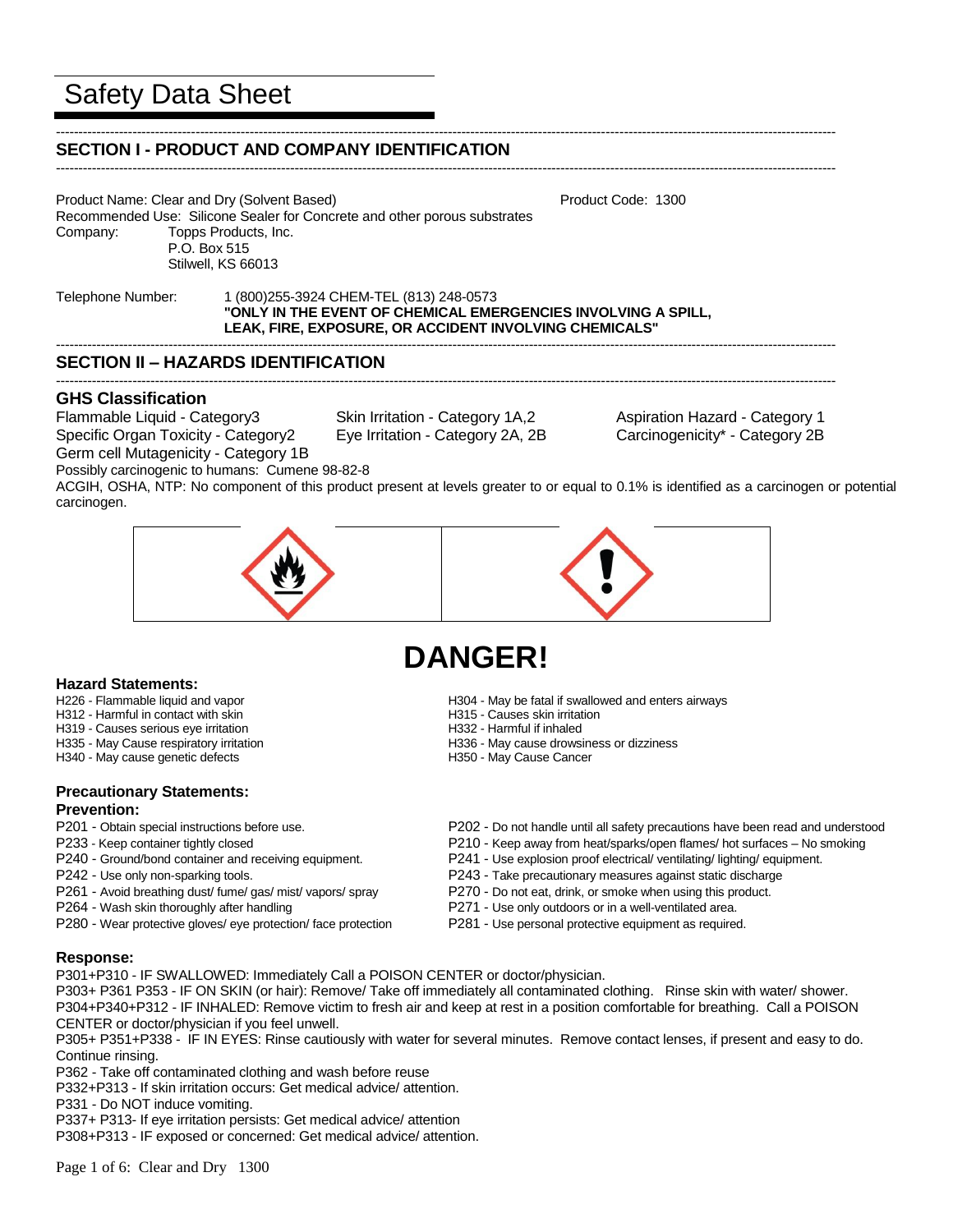P370+ P378 - In case of fire: Use water spray, alcohol resistant foam, dry chemical, or carbon dioxide for extinction.

**Storage:**<br>P403+P235 - Store in a well ventilated place. Keep cool.

P403+P233- Store in a well ventilated place. Keep container tightly closed

#### **Disposal:**

P501 - Dispose of contents/ container to an approved waste disposal plant.

### ----------------------------------------------------------------------------------------------------------------------------------------------------------------------------- **SECTION III - Composition/Information on Ingredients**

------------------------------------------------------------------------------------------------------------------------------------------------------------------------------

Pure Substance/Mixture: MIXTURE

| <b>Chemical Name</b>           | Cas No.    | Percentage | <b>Chemical Name</b>     | Cas No.       | Percentage |
|--------------------------------|------------|------------|--------------------------|---------------|------------|
| <b>Stoddard Solvent</b>        | 8052-41-3  | 71%        | <b>Modified Silicone</b> | Proprietary   | 6%         |
| Nonane                         | 111-84-2   | 3.0%       | Cumene                   | $98 - 82 - 8$ | 0.13%      |
| Solvent Naptha, light aromatic | 64742-95-6 | 9.2%       | Mesitylene               | 108-67-8      | 4.0%       |
| 1,2,4 trimethylbenzene         | 95-63-6    | 6.2% max   |                          |               |            |

#### ----------------------------------------------------------------------------------------------------------------------------------------------------------------------------- **SECTION IV – FIRST AID MEASURES**

-----------------------------------------------------------------------------------------------------------------------------------------------------------------------------

- Inhalation: Move victim to fresh air. If victim is not breathing, immediately begin rescue breathing. If breathing is difficult, 100% humidified oxygen should be administered by a qualified individual. Seek medical attention immediately. Keep the affected person warm and at rest.
- Eye Contact: Check for/remove contact lenses. Flush eyes with cool, clean, low pressure water for at least 15 minutes while occasionally lifting and lowering eyelids. Do not use eye ointment unless directed by a physician. Seek medical attention.
- Skin contact: Remove contaminated shoes and clothing. Flush affected area with large amounts of water. If skin is damaged, apply a clean dressing and seek medical attention. Do not use ointments. If skin is not damaged, clean affected area thoroughly with mild soap and water. Seek medical attention if tissue appears damaged or in pain or irritation persists.
- Ingestion: DO NOT INDUCE VOMITING. If spontaneous vomiting is about to occur, place the victims head below their knees. If victim is drowsy or unconscious, place on left side with head down. Never give anything by mouth to a person who is not fully conscious. Do not leave victim unattended. Seek medical attention immediately.
- Note to: INHALATION: Inhalation overexposure can produce toxic effects. Monitor for respiratory distress. If difficulty in breathing develops, evaluate upper respiratory tract for irritation and/or inflammation.

Avoid sympathomimetic drugs as this material (or its component) could sensitize the heart to the effects of sympathomimetic amines.

### ----------------------------------------------------------------------------------------------------------------------------------------------------------------------------- **SECTION V – FIRE FIGHTING MEASURES**

-----------------------------------------------------------------------------------------------------------------------------------------------------------------------------

| Flash Point           | Closed cup 41 C $(105^{\circ}F)$ |                       |       |
|-----------------------|----------------------------------|-----------------------|-------|
| Lower Flammable Limit | AP 0.5%                          | Upper Flammable Limit | AP 6% |
| Auto ignition Temp    | 230 C (446 °F)                   |                       |       |

Hazardous Decomposition or Byproducts: Carbon monoxide, carbon dioxide, various hydrocarbon fragments. Irritating vapors are formed at elevated temperatures. Fire fighters should use SCBA with a full face piece operated in positive pressure mode.

Extinguishing Media: Small Fires: Use dry chemicals, carbon dioxide, foam, water fog, or inert gas (nitrogen) Large Fires: Use foam, water fog or water spray. Water may be ineffective. Water may not extinguish the fire. Water fog and spray are effective in cooling containers and adjacent structures. However, water can be used to cool the external walls of vessels to prevent excessive pressure, auto ignition or explosion. DO NOT use a solid stream of water directly on the fire as the water may spread the fire to a larger area.

-----------------------------------------------------------------------------------------------------------------------------------------------------------------------------

# **SECTION VI – ACCIDENTAL RELEASE MEASURES**

Page 2 of 6: Clear and Dry 1300

NFPA Class II combustible liquid.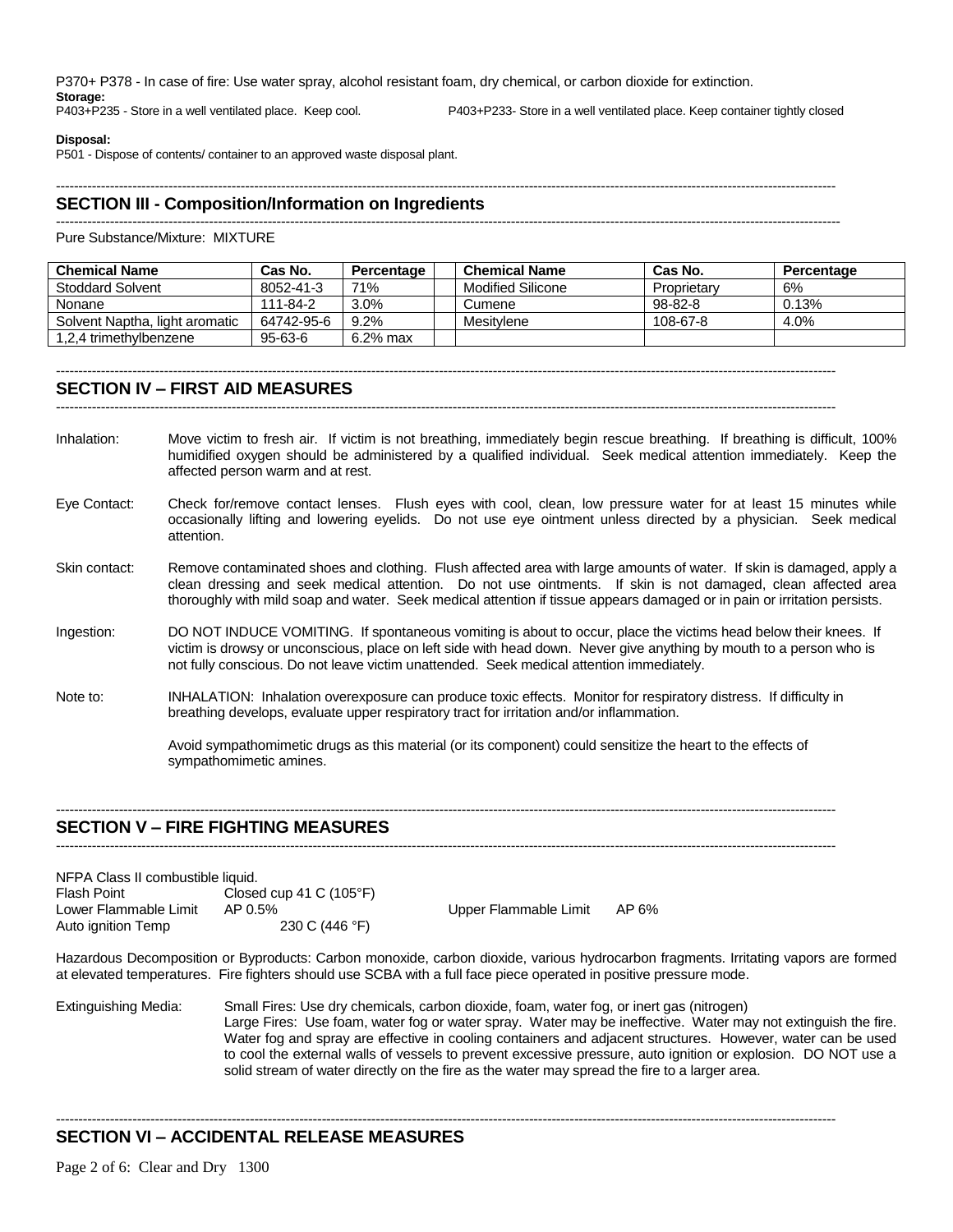| Personal<br>Precautions,<br>Protective | Use Personal protective Equipment                                                     |
|----------------------------------------|---------------------------------------------------------------------------------------|
| Equipment, and Emergency Procedures:   | <b>Ensure Adequate Ventilation</b>                                                    |
|                                        | Evacuate personnel to safe areas                                                      |
|                                        | Material can create slippery conditions                                               |
|                                        | Remove all sources of ignition and sparks                                             |
| <b>Environmental Precautions:</b>      | Stop Leak                                                                             |
|                                        | Dike around spills, prevent material from entering sewers, drains and bodies of water |
| Method for containment                 | Use absorbent pads and dikes                                                          |
| Cleanup                                | Soak up with absorbent materials                                                      |
|                                        | Remove all ignition sources                                                           |
|                                        | Contact proper local authorities                                                      |

-----------------------------------------------------------------------------------------------------------------------------------------------------------------------------

#### ----------------------------------------------------------------------------------------------------------------------------------------------------------------------------- **SECTION VII – HANDLING AND STORAGE**

-----------------------------------------------------------------------------------------------------------------------------------------------------------------------------

Handling: A static electrical charge can accumulate when this material is flowing through pipe, nozzles and hoses. A static spark can ignite accumulate vapors. Keep unused containers closed to prevent vapor buildup and insure all equipment is properly grounded.

> Misuse of empty containers can be dangerous; they may contain residual material which can ignite. Do not cut or weld empty containers. Do not expose empty containers to open flame, sparks or heat. Dispose of all empty containers in accordance with federal, state and local regulations.

Storage: Store in a cool, dry well ventilated area. Keep containers tightly closed. Do not store or use product near high heat, flame or other potential ignition sources. Do not store this material in unlabeled containers. All electrical in the storage area must comply with NFPA National Electric Code (NEC).

# **SECTION VIII – EXPOSURE CONTROLS AND PERSONAL PROTECTION**

-----------------------------------------------------------------------------------------------------------------------------------------------------------------------------

-----------------------------------------------------------------------------------------------------------------------------------------------------------------------------

| <b>Ingredient</b> | <b>ACGIH TWA</b> | <b>OSHA PEL</b> | <b>NIOSH REL</b>   | NIOSH Ceiling |
|-------------------|------------------|-----------------|--------------------|---------------|
| Stoddard          | $100$ ppm        | 500 ppm         | 350 mg/m3          | 1800 mg/m3    |
| Solvent           |                  | 2900 mg/m3      |                    | (15 minutes)  |
| Solvent Naptha,   |                  |                 | 25 ppm             |               |
| light aromatic    |                  |                 | $125 \text{ mg/m}$ |               |
| 1,2,4             |                  |                 | 25 ppm             |               |
| trimethylbenzene  |                  |                 | $125 \text{ mg/m}$ |               |
| Mesitylene        |                  |                 | 25 ppm             |               |
|                   |                  |                 | $125 \text{ mg/m}$ |               |
|                   |                  |                 |                    |               |

Engineering Controls: Provide exhaust ventilation or other engineering controls to keep airborne concentrations of vapor below the workplace exposure limits listed below. All electrical should comply with National Electrical Code. Personal Protective Personal protective equipment should be used when working with this material in a typical outdoor work Equipment: environment.

Breathing – NIOSH approved breathing mask recommended if necessitated by situation.

Eye Protection – Safety glasses with side shield are recommended as minimum protection.

Hand Protection – Avoid skin contact, use rubber gloves constructed of a chemical resistant material and wash hands with soap and water before eating or drinking. Do not use gasoline or kerosene to wash hands. Mild industrial hand cleaners may be used.

Body Protection - Avoid skin contact, change contaminated clothing immediately. General Comments – Be sure to use this product in a well ventilated area as vapors can build up in

unventilated areas to hazardous levels and become a combustible hazard.

## **SECTION IX – PHYSICAL AND CHEMICAL PROPERTIES**

-----------------------------------------------------------------------------------------------------------------------------------------------------------------------------

-----------------------------------------------------------------------------------------------------------------------------------------------------------------------------

| Appearance | Clear<br>without color<br>∴∟iauid <sup>√</sup> |  | e (mm Ha at 20 C)<br>0.62<br>: Pressure<br>Vapor |  |
|------------|------------------------------------------------|--|--------------------------------------------------|--|
|------------|------------------------------------------------|--|--------------------------------------------------|--|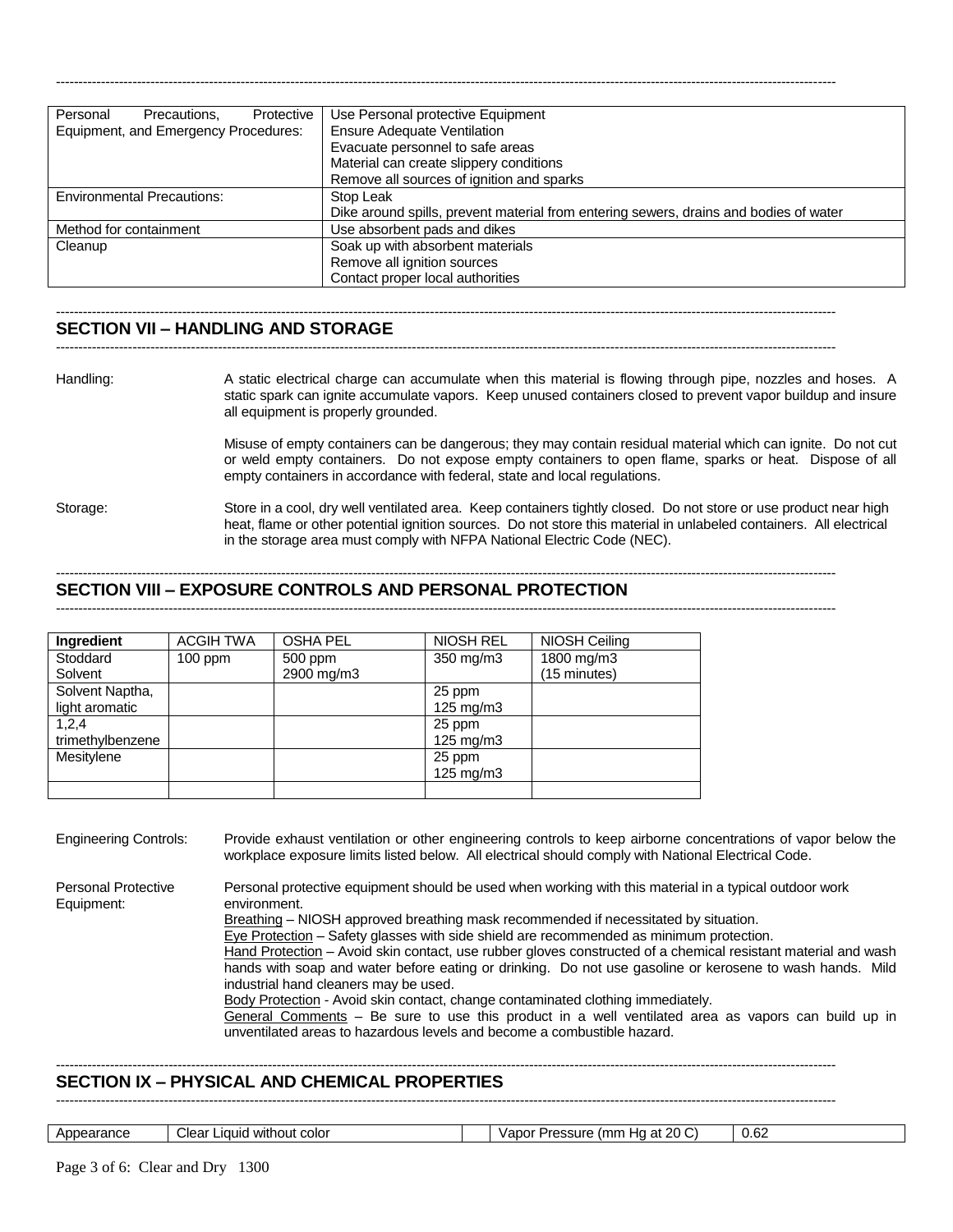| Odor                 | Mild petroleum odor        | Upper/Lower Flammability | N/A                  |
|----------------------|----------------------------|--------------------------|----------------------|
| Odor Threshold       | 2 ppm                      | Water Soluble            | <b>No</b>            |
| <b>Boiling Point</b> | $313-351$ °F (156 – 177 C) | Viscositv                | 115-120 KU           |
| <b>Flash Point</b>   | $105^{\circ}$ F<br>(41 C)  | Auto ignition temp       | N/A                  |
| Density              | $6.7 - 7.0$ lb/gal         | рH                       | Not applicable       |
| Freeze point         | <0°F                       | <b>Evaporation Rate</b>  | $0.12$ (But Ace = 1) |
| Vapor Density        | Not Available              |                          |                      |

-----------------------------------------------------------------------------------------------------------------------------------------------------------------------------

# **SECTION X – STABILITY AND REACTIVITY**

| Hazardous Polymerization: will not occur                                                                    |
|-------------------------------------------------------------------------------------------------------------|
| Keep away from heat, flame and other potential ignition sources. Keep away from strong oxidizing conditions |
| Strong acids, alkalis, and oxidizers such as liquid chlorine, other halogens, hydrogen peroxide and oxygen. |
| No additional hazardous decomposition products were identified other than those in Section V                |
|                                                                                                             |

#### **SECTION XI –TOXICOLOGICAL INFORMATION**

-----------------------------------------------------------------------------------------------------------------------------------------------------------------------------

Information on likely routes of exposure:

Inhalation, Ingestion, Eye Contact, Skin Contact, Skin absorption

Carcinogenicity: No data available to indicate product or any components present at greater than 0.1% cause Cancer Mutagenicity: No data available to indicate product or any components present at greater than 0.1% cause mutation. Reproductive: No data available to indicate product or any components present at greater than 0.1% may be reproductive toxicity. Teratogenicity: No data available to indicate product or any components present at greater than 0.1% may cause birth defects.

Toxicity Petroleum Hydrocarbon distillates Data: Dermal, Acute LD50 (rabbit) : >2000mg/kg Inhalation, Acute LD50 (rat) : >5.5mg/L (4 hr mist) Oral LD50 (Rat) : >5000 mg/kg

> Studies on laboratory animals have associated similar materials with eye and respiratory tract irritations and have been shown to cause skin irritation after repeated or prolonged contact. This has been noted as defatting dermatitis and kidney damage in laboratory animals.

> > -----------------------------------------------------------------------------------------------------------------------------------------------------------------------------

# **SECTION XII –ECOLOGICAL INFORMATION**

-----------------------------------------------------------------------------------------------------------------------------------------------------------------------------

| <b>Duration</b>             | Test         | <b>Species</b>             | Concentration/Conditions |
|-----------------------------|--------------|----------------------------|--------------------------|
| 96 hr                       | <b>LL50</b>  | Oncorhyncus mykiss         | $8.2 \text{ rad/L}$      |
| 48 hr                       | EL50         | Oncorhyncus mykiss         | $32 \text{ mg/L}$        |
| <b>Chronic Survival</b>     | <b>NOELR</b> | <b>Aquatic Vertebrates</b> | $2.6 \text{ mg/L}$       |
| Chronic Growth              | <b>NOELR</b> | Aquatic Vertebrates        | $2.6 \text{ mg/L}$       |
| <b>Chronic Survival</b>     | <b>NOELR</b> | Daphnia magna              | 16 $mq/L$                |
| <b>Chronic Reproduction</b> | EL 50        | Daphnia magna              | $10 \text{ rad/L}$       |
| <b>Chronic Reproduction</b> | <b>NOELR</b> | Daphnia magna              | $2.6 \text{ mg/L}$       |

Persistence and Degradability: Inherently biodegradable Bioaccumulation Potential: Not Available Soil Mobility: Not Available Other Adverse Effects: Not Available -----------------------------------------------------------------------------------------------------------------------------------------------------------------------------

#### **SECTION XIII- DISPOSAL CONSIDERATIONS** -----------------------------------------------------------------------------------------------------------------------------------------------------------------------------

Please check with local and state agencies to determine proper disposal of unused or unwanted product. It is the responsibility of the user to determine the proper transportation and disposal for unused material. Conditions of this product may change which could cause this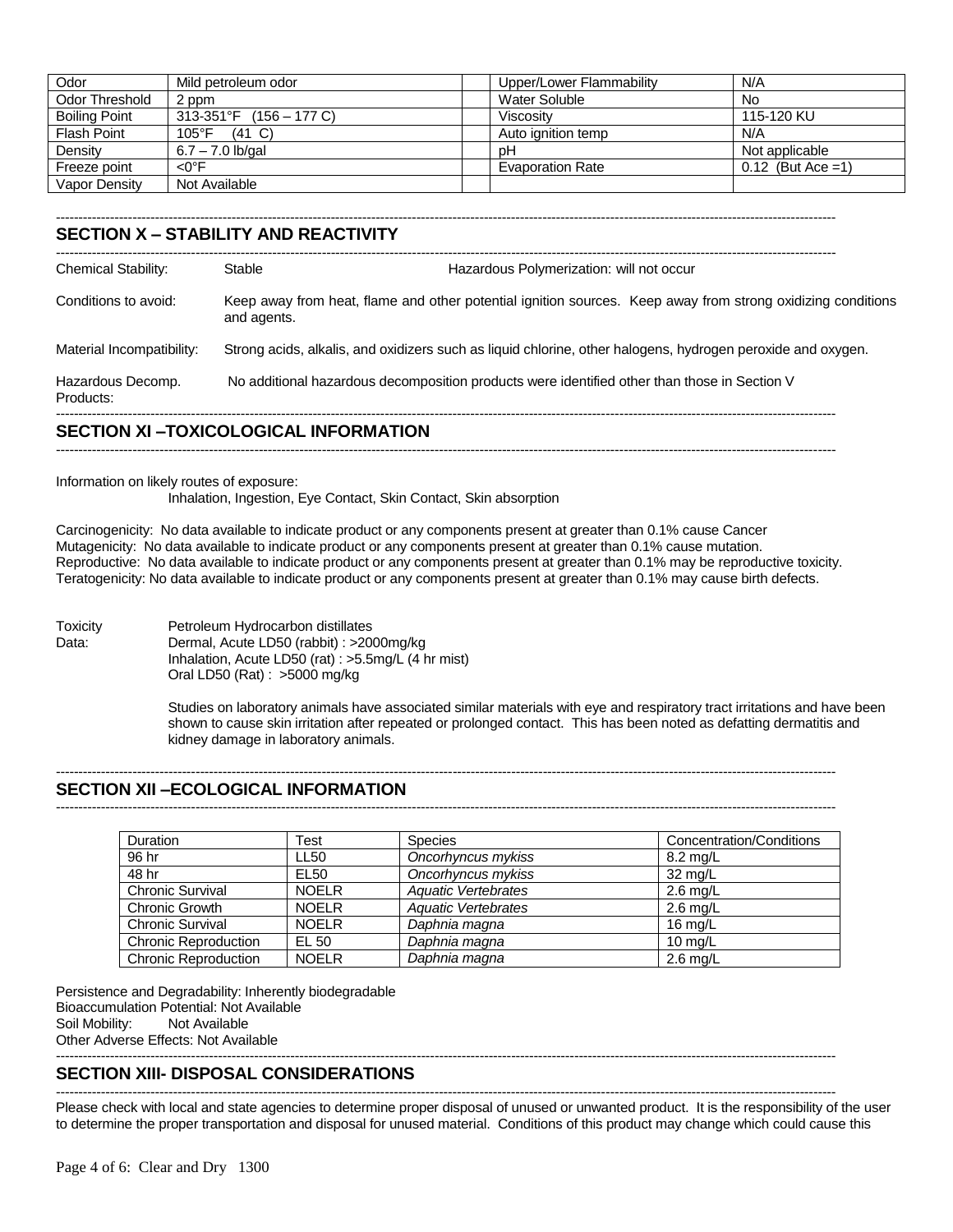material to be classified as hazardous at the time of disposal. All waste must be conducted in accordance with RCRA regulations. Contact your local EPA office for assistance.

Do not re-use empty containers

#### ----------------------------------------------------------------------------------------------------------------------------------------------------------------------------- **SECTION XIV – TRANSPORTATION INFORMATION**

-----------------------------------------------------------------------------------------------------------------------------------------------------------------------------

The shipping description below may not represent requirements for all modes of transportation and shipping methods or locations outside the United States.

| Regulatory  | UN Number     | Shipping name                    | <b>Hazard Class</b> | Packing Group  | Placard                                    |
|-------------|---------------|----------------------------------|---------------------|----------------|--------------------------------------------|
| U.S. DOT    | Not Regulated |                                  | Combustible         | N/A            | N/A                                        |
| <b>IATA</b> | 1139          | Coating solution<br>Roof Coating | 3                   | Ш              |                                            |
| <b>IMDG</b> | 1139          | Coating solution<br>Roof Coating | 3                   | $\mathbf{III}$ | <b>EXTRAMMABLE LIQUID</b><br><b>RIVERS</b> |

-----------------------------------------------------------------------------------------------------------------------------------------------------------------------------

-----------------------------------------------------------------------------------------------------------------------------------------------------------------------------

# **SECTION XV – REGULATORY INFORMATION**

| <b>SARA Extremely</b>       | This product does not contain greater than 1% of any "Extremely     |                                    |
|-----------------------------|---------------------------------------------------------------------|------------------------------------|
| hazardous                   | hazardous substances" listed pursuant to Title III of the Superfund |                                    |
| <b>Substances (Sections</b> | Amendments and Reauthorization Act of 1986 (SARA) section 302       |                                    |
| 302 & 304)                  | or 304 as identified in 40 CFR Part 355, Appendix A and B           |                                    |
| <b>SARA Section 313</b>     | This product contains the following components in concentrations    | 1,2,4 Trimethylbenzene (CASRN: 95- |
|                             | greater than 0.1% for carcinogenic substances and/or 1.0% of the    | $63-6$ : 2.7%                      |
|                             | substances subject to the reporting requirements of Section 313 of  |                                    |
|                             | the Title III SARA of 1986 and 40 CFR Part 372                      |                                    |
| Sara Section 311 &          | Acute Hazard:<br>Yes.                                               | Fire Hazard<br>Yes                 |
| 312 Classifications         | Chronic Hazard Yes                                                  | <b>Reactivity Hazard</b><br>No     |
| <b>CERCLA</b>               | This product contains the following components listed under the     | None                               |
|                             | Comprehensive Environmental Response, Compensation and              |                                    |
|                             | Liabilities Act of 1980 (CERCLA) in 40 CFR Part 302 Table 302.4     |                                    |

Global Chemical Inventories:

Present: US TSCA\*, EU, Australia, New Zealand, Canada, Korea, Philippines, China, Japan,

Not Present:

Not Available: Switzerland, Taiwan

\* May be subject to TSCA 12b export notification. Contains Nonane (CASRN 111-84-2) at 3%

SCA Inventory: This product and/or its components are listed on the Toxic Substance Control Act (TSCA) inventory.

Clean Water Act: Components of this material is classified as an oil under section 311 of the Clean Water Act (CWA) and the Oil Pollution Act of 1990 (OPA). Discharge or spills which produce a visible sheen on waters of the United States must be reported to the EPA's National response center at (800) 424-8802.

PA Right to Know NONE NJ Right to Know California Prop 65

Additional Regulatory Federal Hazardous Substances Act, related statutes, and Consumer Product Safety Commission regulations, Remarks: as defined by 16 CFR 1500.14(b)(3) and 1500.83(a)(13): This product contains "Petroleum Distillates" which may require special labeling if distributed in a form suitable for use in a household or by children and should display the following: Danger: Contains Petroleum Distillates! Harmful or fatal if swallowed! Call Physician immediately. KEEP OUT OF REACH OF CHILDREN!

-----------------------------------------------------------------------------------------------------------------------------------------------------------------------------

------------------------------------------------------------------------------------------------------------------------------------------------------------------------------------

# **SECTION XVI – OTHER INFORMATION**

| US NFPA Ratings:     | Health: 1 | Fire: 2 Reactivity: 0       |
|----------------------|-----------|-----------------------------|
| <b>HMIS Ratings:</b> | Health: 1 | Fire: 2 Physical Hazards: 0 |